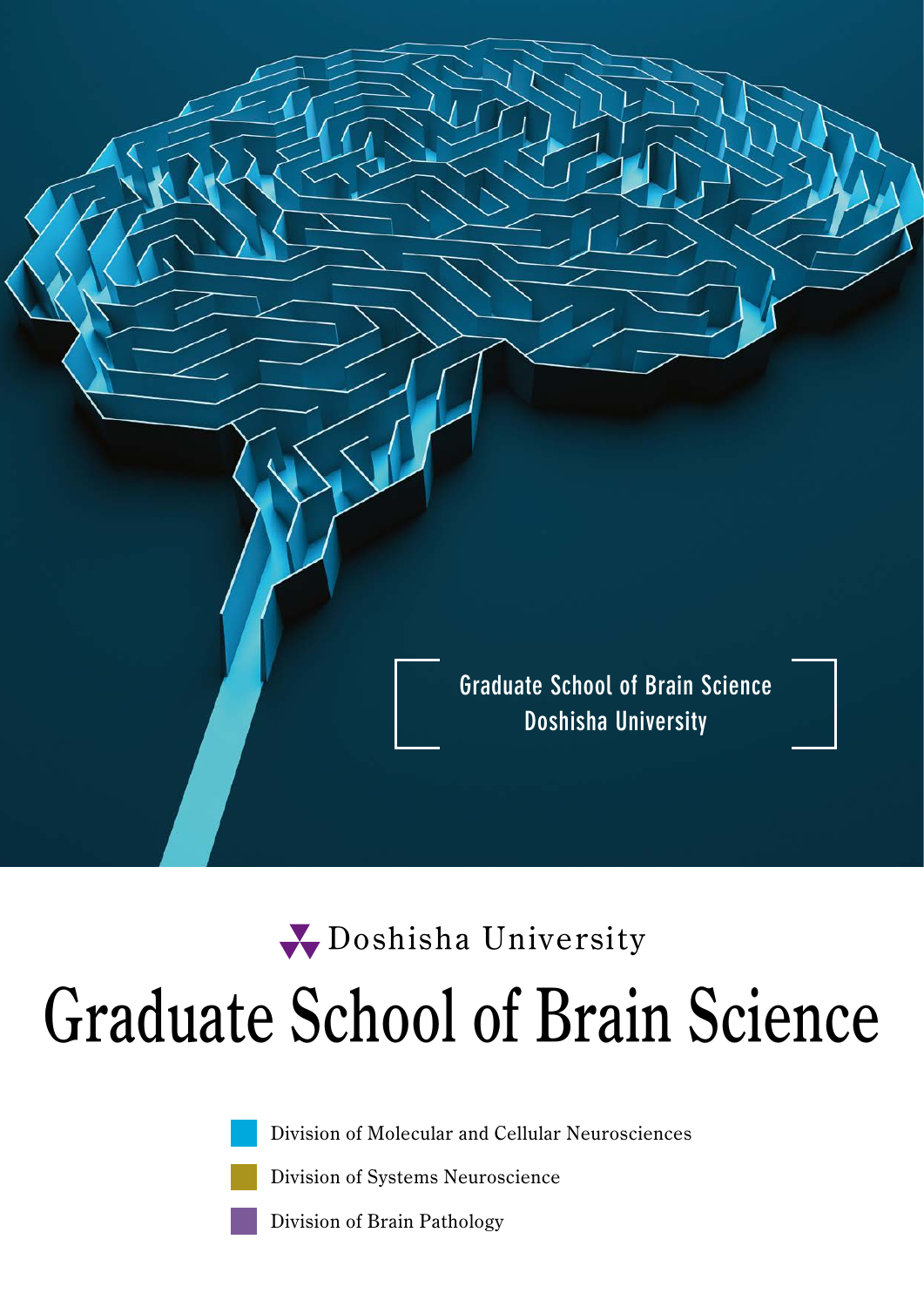## The Graduate School of Brain Science Training next

The Graduate School of Brain Science at Doshisha University offers a five-year doctoral program.

 Research in brain science and neuroscience is considered one of the frontiers of the life sciences, and numerous studies are being conducted around the world. As research into higher brain functions, such as learning, memory, and decision-making as well as neurodegenerative and psychiatric disorders, is gaining attention, it is essential to further strengthen basic research on neurons and neural circuitry that underpin these functions.

 The relationship between basic research and applied research is similar to that of a bulb and a flower; in the bulbous state, there is no telling which flowers will bloom in the future.

 Even if the flower called "applied research" blooms, it will die if the bulb is removed. We, the Graduate School of Brain Science, are committed to promoting basic research that may bloom in the future.

 We hope that you will acquire "genuine skills" to become an independent researcher in the future through this five-year course.

#### ■ Faculty

-6

۵

#### Molecular and Cellular Neurosciences

Molecular mechanisms underlying neural and brain functions

Laboratory of Molecular Synaptic Function SAKABA Takeshi, Ph.D.

■ Synaptic plasticity: Underlying mechanisms and their functional implications in neural circuits





- uptake into synaptic vesicles ■Molecular mechanism for
- synaptic vesicle acidification ■ Molecular anatomy of neuronal
- large dense core vesicles ■ Molecular basis for neurite,
- synapse, and SV formation



#### Laboratory of Developmental Neurobiology MOTOYAMA Jun, Ph.D.

- Understanding the molecular mechanisms that control neural stem cell development
- Effect of maternal separation stress on hippocampal
- development in neonates ■ Spontaneous fluctuation of intracellular Ca2+ concentration during mammalian neural stem cell development

#### Systems Neuroscience

Mechanisms operating to establish and maintain neural networks

#### Laboratory of Neural Information SAKURAI Yoshio, Ph.D.

- Dynamics of cell assemblies underlying coding and modification
- of various information ■ Neuronal mechanisms in olfactory memory formation and odorevoked motivational behaviors
- Roles and mechanisms of the frontal-subcortical circuits in adaptive behaviors

#### Laboratory of Cognitive and Behavioral Neuroscience TAKAHASHI Susumu,

■ Neural substrates of episodic memory encoding and retrieval

Ph.D.

■Neuronal mechanisms underlying spatial navigation



#### Laboratory of Functional Brain Circuit Construction MASAMIZU Yoshito, Ph.D.

- ■Development of techniques to produce a neuronal fiber
- ■Development of techniques to construct novel brain's neural circuits
- Recovery of brain functions with novel neural circuits
- ■Extension of brain functions
- with novel neural circuits



Brain Pathology

Mechanisms underlying disorders of the nervous system

#### Laboratory of Neuronal Regeneration KANEKO Naoko, Ph.D., M.D.

- Elucidating the nature and role of newborn neurons in adult
- Adult-born neurons in neuronal regeneration after brain injury ■Development of interventions
- to promote adult neurogenesis



#### Laboratory of Ion Channel Pathophysiology MISONO Hiroaki,

- Ph.D. ■ Molecular mechanisms of vesicular trafficking of ion channels in neurons (live-cell imaging of protein trafficking) ■ Ky channels in the regulation of sleep (EEG recording in gene knockout mice) ■Homeostatic regulation of neuronal
- excitability by Kv channel conductance in health and disease (patch-clamp recording and slice electrophysiology)
- Cellular and molecular understanding of the pathological accumulation of tau protein in Alzheimer's disease



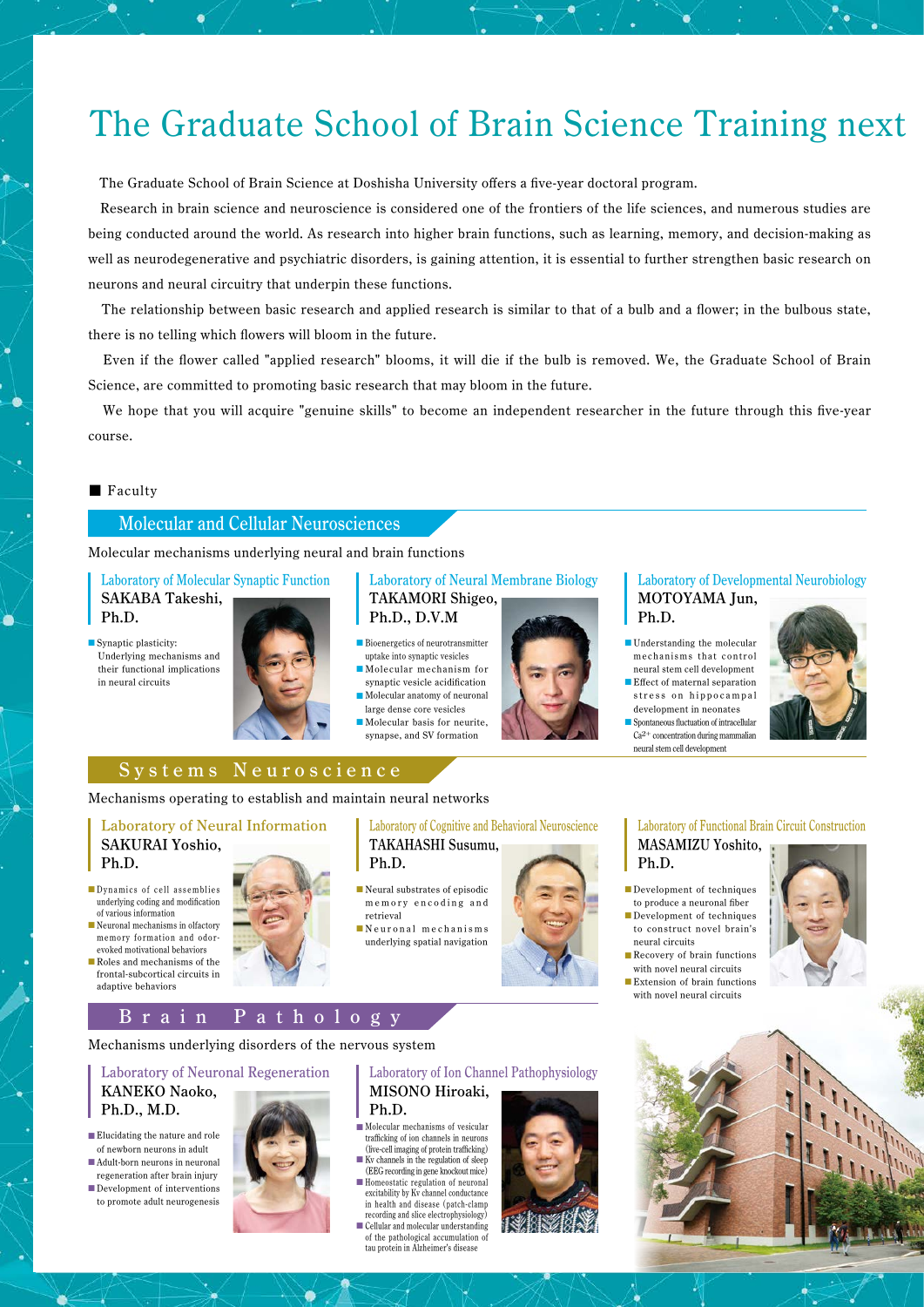## -generation scientists in the field of neuroscience.

### [ Highlights ]

|                          | Five-year integrated<br>Concentrated and comprehensive training facilitates students<br>obtaining essential skills and knowledge to carry out cutting-edge<br>doctoral program<br>brain research.                                                                                            |
|--------------------------|----------------------------------------------------------------------------------------------------------------------------------------------------------------------------------------------------------------------------------------------------------------------------------------------|
|                          | Customized training program by internationally renowned program faculty                                                                                                                                                                                                                      |
|                          | Hands-on research<br>Advisor system<br>training provided by two<br>The ratio of students to faculty is<br>Each student will have an academic<br>advisor to consult on curriculum<br>50:8<br>research staff members<br>selection, thesis research, and career<br>per laboratory<br>decisions. |
| $\mathcal{\overline{3}}$ | Students under 32 years of age (34 for transfer students)<br><b>Total tuition remission</b><br>at the time of admission are provided with a five-year (three<br>years for transfer students) scholarship covering tuition.                                                                   |
|                          | Education centered on self-study with tutorials and class discussions                                                                                                                                                                                                                        |
|                          | English is the primary language of teaching materials,<br>Global-standard education<br>presentations, and class discussions.                                                                                                                                                                 |
|                          | Training in a wide range of<br>Laboratory rotations and active collaborations in the<br>research methodologies in brain<br>department offer opportunities for students to learn a<br>variety of techniques used in the field.<br>science                                                     |
|                          | We offer practical training that will hone students' abilities<br>Training for real world skills<br>and skills, such as goal setting, self-study, professional<br>communication, diversity appreciation, and presentation.                                                                   |
|                          | We encourage students to appreciate diverse opportunities<br>for their career development by inviting speakers from<br>Career support<br>abroad, sending students to summer training courses and<br>scientific meetings, and offering internships in affiliated<br>biomedical companies.     |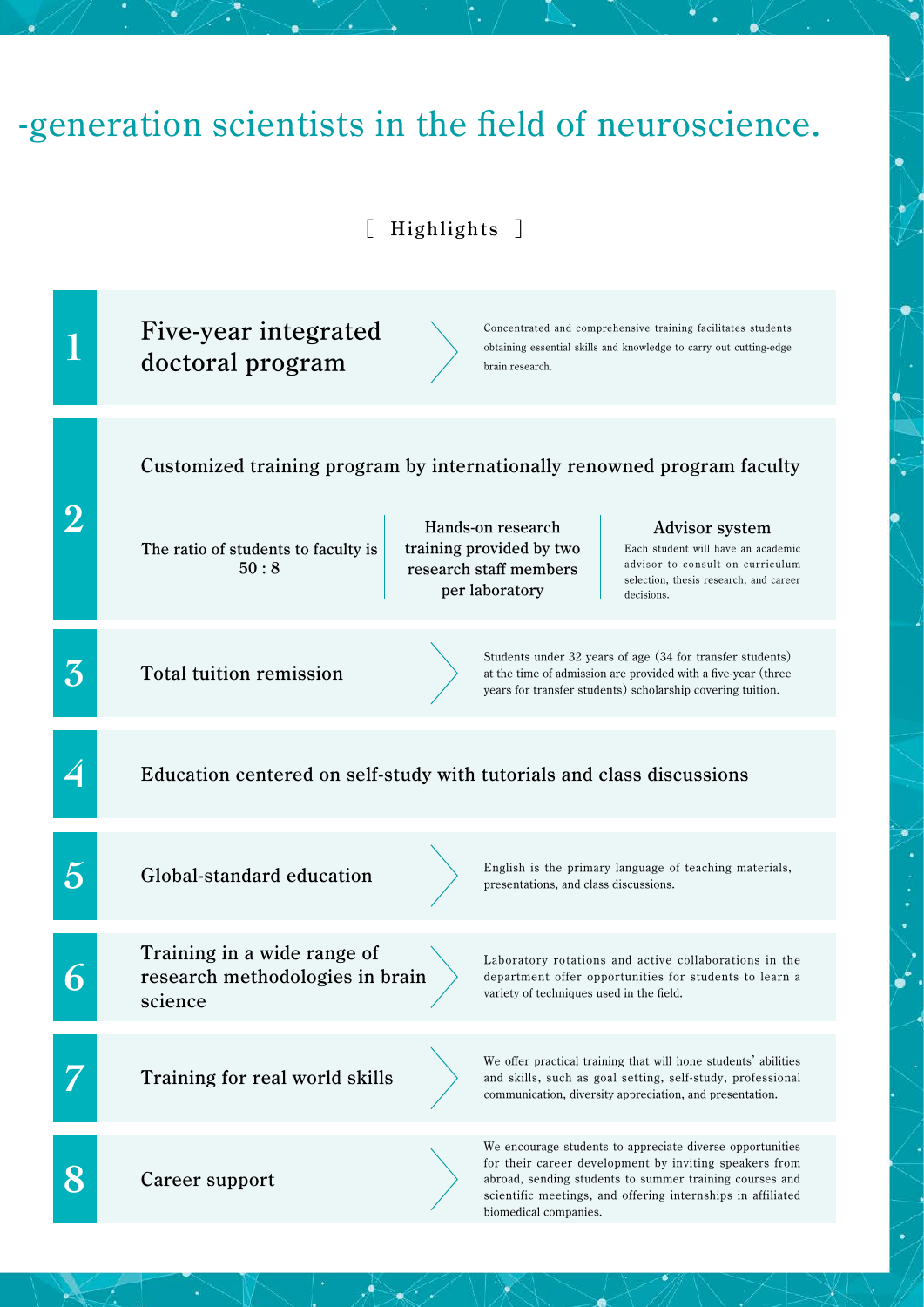### Interviews with faculty members

 The Graduate School of Brain Science has eight laboratories across three divisions of molecular and cellular neurosciences, systems neuroscience, and brain pathology, and faculty members provide high-quality education and research mentoring. Here, two faculty members of the Graduate

School of Brain Science introduce their research and their views on graduate education.

> Systems Neuroscience Laboratory of Functional Brain Circuit Construction Professor MASAMIZU Yoshito

#### Success! Development of techniques to produce a neuronal fiber that needs to create novel neural circuits into the brain

 In our brain, neurons in different brain regions make local and inter-regional connections and form the functional brain network. In neurological disorders, for example, in Parkinson's disease, dopamine neurons in the substantia nigra par compacta innervating to the striatum die, and therefore dopamine released into the striatum is reduced. This in turn impairs the function of the striatum and impairs motor functions to control bodily movements. Neuronal loss due to brain injuries such as strokes and trauma also results in the loss of brain functions. Other than the loss of neurons in specific brain areas, the loss of the connections among brain regions also impacts the brain functions important for physiological regulations and cognition.

 To ameliorate such damage on inter-neuronal connections, the development of neuronal fibers in culture has been considered as a candidate intervention. My research goal has been to establish methods to create neuronal fibers, which are competent for transplant into the brain, using my bioengineering expertise. After a long effort, I have been able to establish a method to create a fiber which consists of neuronal spheroid and axons.

#### My research career at various research institutes fostering my current research in brain neurons

 My research started in the graduate school of Kyoto University. My initial interest was how neurons are generated in embryonic and newborn brains. From 2008, I became a researcher in the National Center for Neurology and Psychiatry and studied cognitive neuroscience in human and primates. From 2010, I conducted neurophysiological research using mice at the National Institute for Basic Biology, and then from 2016 at the University of Tokyo in the laboratory of Cellular and Molecular Physiology. From 2019 to 2021, I served as a deputy team leader of the Brain Functional Dynamics Collaboration

Laboratory at RIKEN Center for Brain Science. I was also a JST Sakigake investigator in the"Optical control of biological functions for the elucidation of biological systems" area.

 While I went through my career at different places, I initiated my original research to generate neuronal fibers since 2018. Then, in 2021, I have been appointed as professor at the Graduate School of Brain Science in Doshisha University. My lab aims to establish methods to transplant neuronal fibers into mouse brain to construct novel brain's neural circuits. Currently, we are verifying whether the transplanted fibers can properly transmit information between the brain regions connected by the fibers, using genetic labeling, fluorescent calcium sensors, and a wide-field-of-view multi-scanning confocal microscope to examine this functional innervation.

 We hope that these methods can be used to regenerate damaged neuronal circuits. Also, we may be able to create a bypass: For example, given a network from region A to region C via region B, when the region B is damaged, a bypass from the region A to C could route the damaged region and restore the function. Furthermore, we hope to deepen our understanding of the primate brain by copy-pasting a primate-specific circuit into a rodent brain using our neuronal fiber implant.

#### Research with information technology students: Prospective students favoring original ideas

 At the moment, we have two graduate students. They are from the Department of Biomedical Engineering of Doshisha University. We also have an undergraduate student as an intern from the Department of Biomedical Sciences and Informatics. Since my research is related to bioengineering and regenerative medicine and also to information processing in the brain, it seems to attract students from information technology. I myself am from the pharmacy background and would like to have students in diverse backgrounds.

 My research is really pioneering new areas of brain research. The useful outcome for human therapeutics or enhancement probably will come 20 or more years later. It would take a while to be paid, but the return would be promising. I would like to continue my research with staff and students, who can enjoy pioneering new research areas with trialand-errors or failures.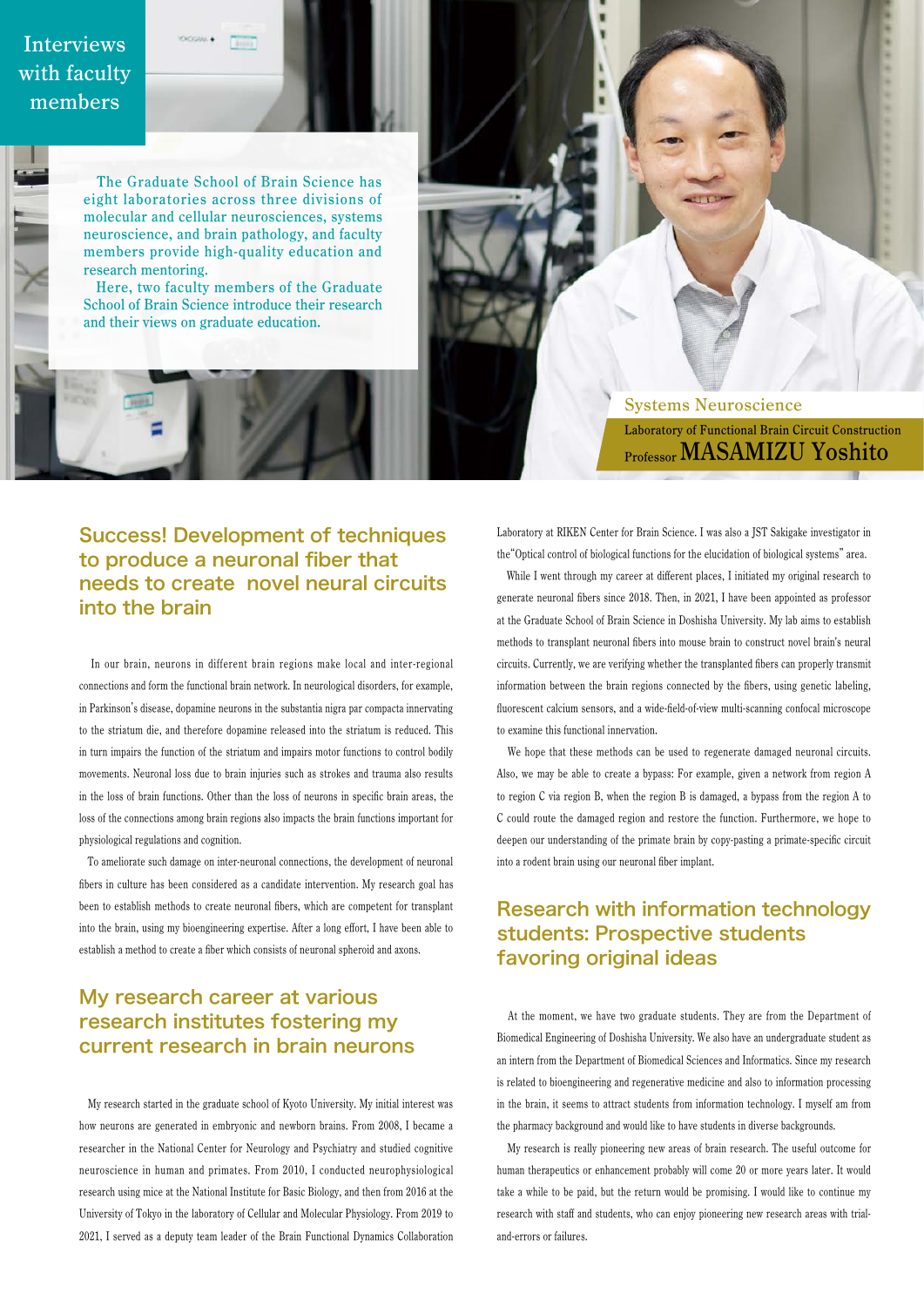

#### Realization of the importance in understanding the root cause of brain disorders as a clinical psychiatrist

 In 2007, I obtained my degree at the Integrated Graduate School of Medicine and Engineering of University of Yamanashi. I then continued my research in regenerative medicine at Nagoya City University and came to the Graduate School of Brain Science in Doshisha University as a professor in 2022. I have also practiced clinical psychiatry while doing basic research on brain cells. What I realized through my career as a clinical psychiatrist is that there have not been virtually no groundbreaking discoveries, innovations, or major breakthroughs in medical research in mental/neurological disorders in the past 20 years. The jobs of a clinician are to provide pharmacological treatments and psychotherapy. However, these practices rarely help us understand the actual cause of mental disorders. For this reason, I became more focused on basic research of the brain under physiological and pathological conditions tackling the nature of these disorders.

#### The nature and role of adult neurogenesis

 My research interest focuses on neurons, which form neural circuits and underlie brain computation. Until recently, it had been believed that neurons are generated during embryogenesis but not in the adulthood. Therefore, when neurons are lost due to disorders or injuries, they would not be replaced by new neurons. This should make the regenerative ability of the brain quite low. In other words, a person must live the 80 years-long life with the neurons made before his/her birth.

 There is a region called subventricular zone around the lateral ventricle. Recent studies using various mammalian species have revealed that neurogenesis occurs in the adult brain particularly in this region. Interestingly, neurons generated in the subventricular zone actively migrate in the adult brain and modify existing neuronal circuits. Also, newborn neurons seem to migrate to damaged brain areas and contribute to regeneration. My research has focused on the nature of these adult-born neurons.

 Neurogenesis in the human subventricular zone greatly declines in the first one and half year after birth. However, studies reported that, when analyzing the brain of a patient died of a stroke, there were a significant number of newborn neurons. These reports made researchers aware that active neurogenesis may occur in some special conditions such as brain disorders and injuries in adult human brain. Unfortunately, these newborn neurons do not have enough power to recover the lost function completely. The goal of my research is to understand the role and mechanism of adult neurogenesis and to use this knowledge to control the number, differentiation, and migration of newborn neurons. By establishing these methods, we can develop new therapeutic treatments for brain disorders and injuries, for which clinical intervention is limited.

#### Fostering young scientists who can dive into the joy of research

 In my lab, we use mice to analyze the behavior of newborn neurons in adult brains in the presence of strokes or injuries employing live-cell imaging, histology, and behavioral tests. We hope to understand how these neurons migrate and take posts, and how they interact with existing neuronal circuits. We will then develop means to accelerate neurogenesis and to control their behavior with the potential and limitation of the regenerative ability of adult neurogenesis in mind. If we can control newborn neurons to situate them in damaged brain areas effectively, we can also adopt the methods to improve the regenerative capacity of transplanted neurons and functional recovery of the brain by them.

 This is my first time to carry out research in a university without a medical school. In the previous institutes, students I trained for research mostly chose clinical jobs afterward. At Doshisha University, one of my goals is to train outstanding and enthusiastic young scientists. As I myself migrated from clinical to basic science and became immersed into the excitement of research, I hope to continue my research with people who also wholeheartedly enjoy and devote themselves to basic research.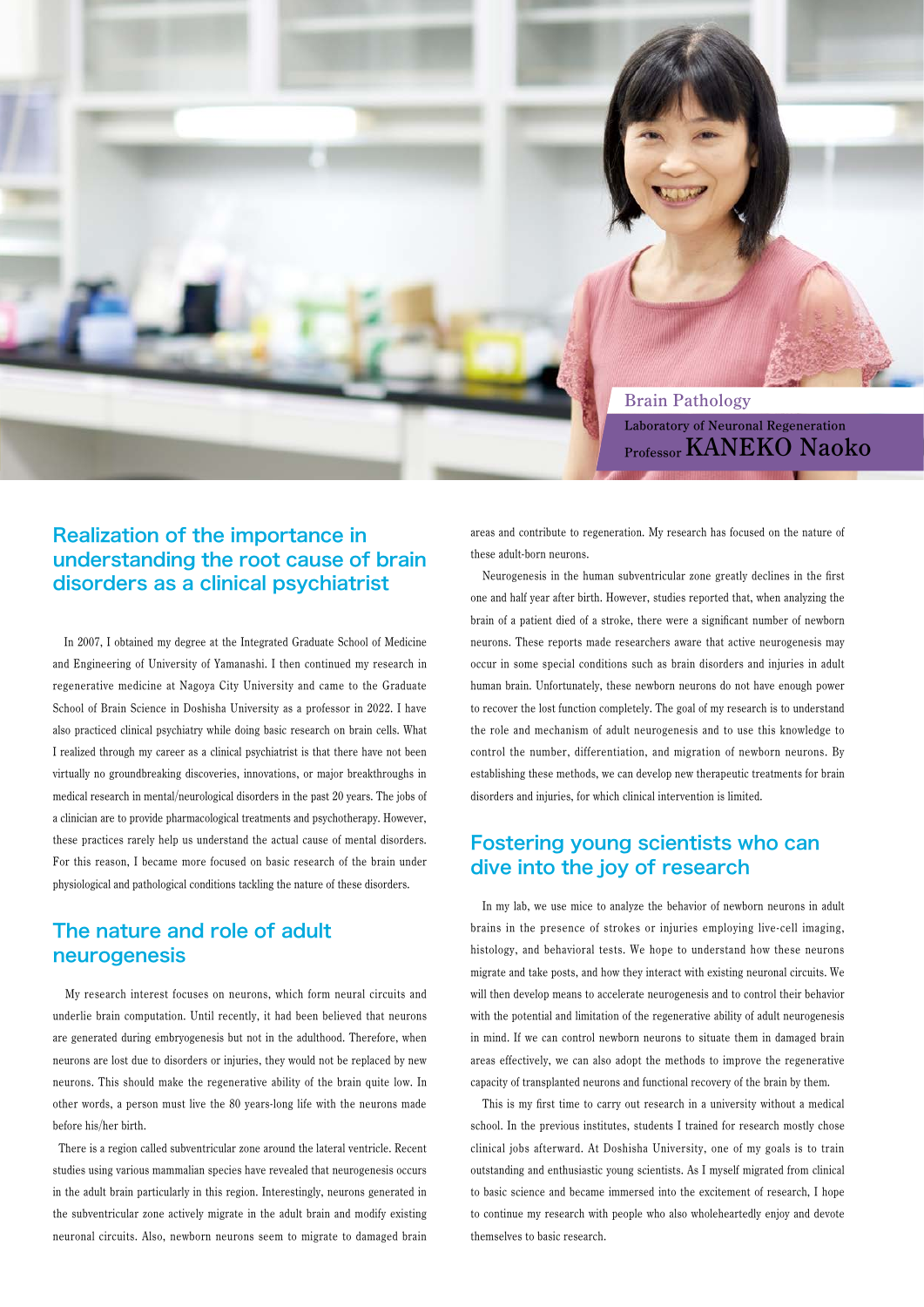

#### PUTU ADI ANDHIKA Laboratory of Developmental Neurobiology 「Understanding the mechanism of selfrenewal in neural stem cells」

MIYANO Rinako Laboratory of Molecular Synaptic Function 「Understanding the mechanism of synaptic plasticity」

#### TANISUMI Yuta

Laboratory of Neural Information 「Understanding the neural mechanism underlying the perception of smell」

At the Graduate School of Brain Science in Doshisha University, graduate students are engaged in research from various angles on the theme of brain science.

We asked three graduate students to talk about their motivation to enter the Graduate School of Brain Science and the appeal of brain science research.

#### Why did you choose the Graduate School of Brain Science? What motivated you to do this?

MIYANO: I went on to the Graduate School of Brain Science from the Faculty of Life and Medical Sciences, Doshisha University. I attended a lecture called "Introduction to Neuroscience" by Prof. Sakaba when I was an undergraduate. The first thing I experienced was the fascination for the study of the mechanism of information transfer between neurons, memory, and behavior. However, I was even more strongly attracted to Prof. Sakaba's human appeal. In the Graduate School of Brain Science, I would like to follow Prof. Sakaba.



TANISUMI: I was also a graduate student from the Faculty of Life and Medical Sciences. While I studied at the Department of Biomedical Information as an undergraduate student, I wanted to elucidate the neural circuit mechanisms of mental states and emotions. The Graduate School of Brain Science provides a research internship program in which undergraduate students can try to conduct the research program. I started attending the Laboratory of Neural Information in my third year of undergraduate study, and I felt something fateful.

PUTU: I am an international student from Indonesia and graduated from the Medical School of Udayana University in Bali. Based on my experiences in the medical field, I believe that the role of neural stem cells, with both self-renewal and differentiation potential, is expected to increase in the future. I believe the demand will be as high as pharmaceutical medication and surgical treatments. Through the research internship program at the Graduate School of Brain Science, I was interested in the detection method of neural stem cells developed by Prof. Motoyama and experienced excellent research infrastructure that is not available at Udayana University. I decided to study abroad because I wanted to study neural stem cells in such outstanding research environments.

#### What kind of research are you currently involved in?

MIYANO: My research focuses on synapses, which are the sites of information transfer between neurons. The change in the efficiency of information transfer is called synaptic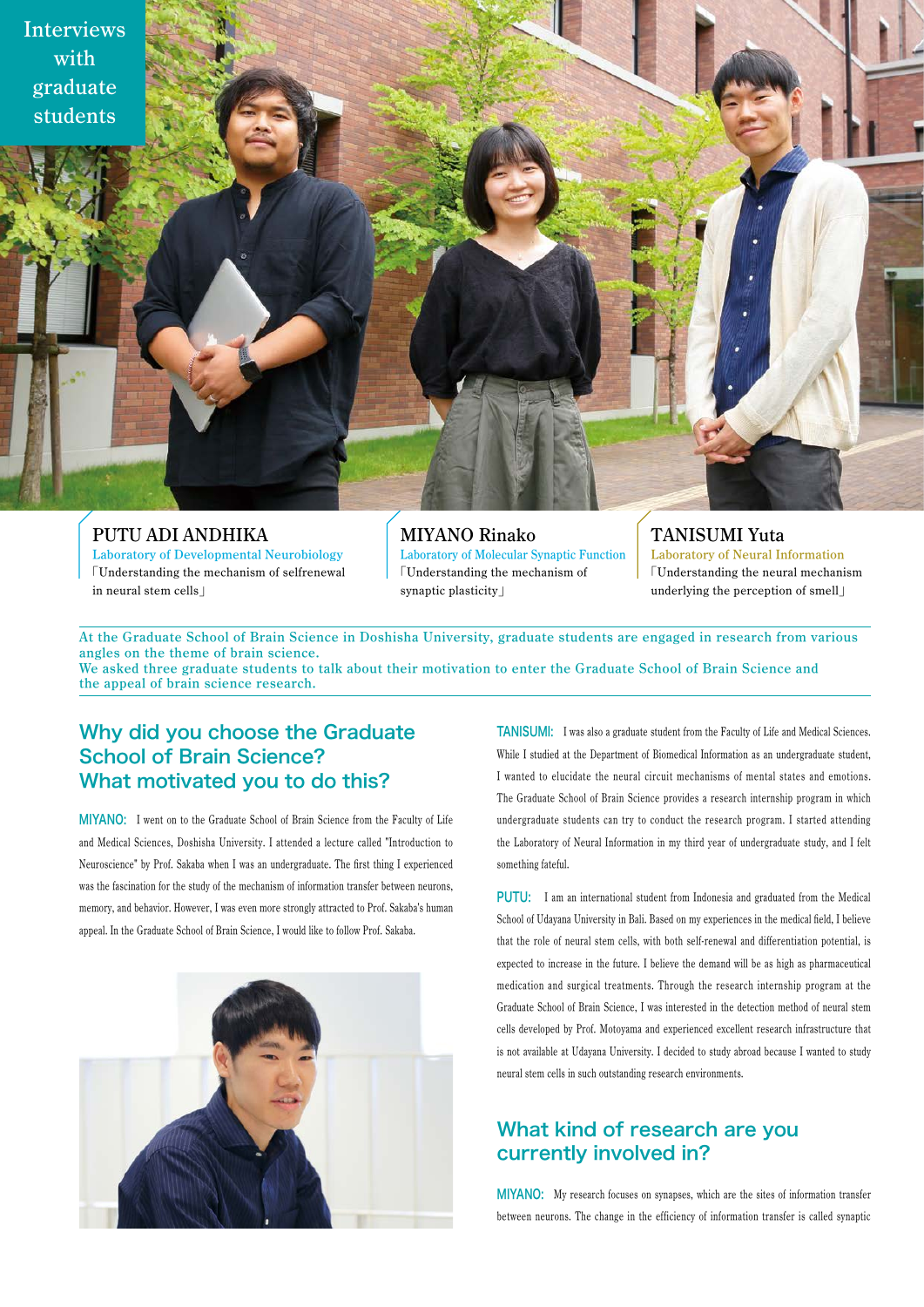plasticity. It is an important function that allows the brain to process information flexibly, but the mechanism of synaptic plasticity remains elusive. I routinely perform experiments to elucidate the mechanism of plasticity using electrophysiological methods.

TANISUMI: To understand the neural mechanisms underlying the perception of smell, one of the five senses, I record the electrical activities of neurons. Specifically, I record neuronal activities during odor behavioral task performance of rats and analyze the correlation between neuronal activity and the retrieved odor memory. The laboratory is an open environment where you can go whenever you want and return whenever you want. I go to the lab six days a week, except Saturdays, to conduct research activities, mainly experiments.

PUTU: I am studying the mechanism wherein the ability of self-renewal in neural stem cells is weakened. Neural stem cells are cells before they become neurons, and when they are immature, they have the ability to self-renew and give rise to other neural stem cells, although this ability is progressively weakened. By elucidating the control mechanism, I hope to find a way to artificially control the ability of neural stem cells to self-renew. In addition to its therapeutic benefits for spinal cord injuries, I believe that this method can contribute to aging research. I take holidays on Saturdays and Sundays, but on weekdays, I work all day long, mainly carrying out experiments.

#### How do you plan to make use of the experiences of your studies in graduate school in the future?

MIYANO: I would like to remain in academics and continue my basic research after



receiving my Ph.D. I am inclined to join a public research institute or university for employment. After graduation, I would like to expand the scope of my research further; for this, I would like to acquire a firm grasp of electrophysiology methods as the foundation of my research activities as a graduate student.

TANISUMI: I would like to be a professor or researcher at a university. I am hoping to get a solid foundation during graduate school and find a research position in a laboratory in Japan or abroad. I believe that there are many ways to do so, such as recommendations from

my mentor, Prof. Sakurai, or faculty members in our lab, or introductions from researchers whom I met at international conferences. I hope to contribute to society by clarifying the relationship between Alzheimer's disease and olfactory impairment.

PUTU: After completing my Ph.D., I plan to acquire more advanced skills and experience at a Japanese research institute before returning to Indonesia. First, I would like to share my research results in brain science with my juniors in my country, and would like to contribute to the enrichment and development of the brain science research foundation in Indonesia. In the future, I would like to engage in educational activities as a university faculty member while devoting myself to anti-aging research and improving treatment techniques using stem cells.



#### What is the appeal of the Graduate School of Brain Science, and what is your message to prospective students?

TANISUMI: I recommend the Graduate School of Brain Science to anyone who wants to become a researcher because it provides an environment where you can pursue your research consistently for five years, and with a full scholarship system, you can focus on your studies without any financial constraints. As long as you are clear about what you want to do and have a clear goal, I think you can learn any method you want.

PUTU: If you are interested in brain science and the functioning of neurons and neural stem cells, you can feel free to discuss with researchers in a variety of research fields, not just specialized ones. Additionally, you can share information and research results with students in various research fields and spend valuable time there. I can recommend this program to junior students because of the scholarship that provides five years of tuition, resulting in a low financial burden on students.

MIYANO: I would like to tell my prospective students to do what they enjoy first. I attended Sakaba Laboratory as a research intern when I was an undergraduate student and thought it would be interesting, so I went on to the Graduate School of Brain Science and spent a very fulfilling research life there. If you feel like doing something, do it without hesitation. All you need is the perseverance to complete your research over the course of five years.

#### ■What is a five year (three years for transfer students) scholarship covering tuition?

It is a scholarship in which students under 32 years of age (34 for transfer students) at the time of admission are provided with a five-year (three years for transfer students) scholarship covering tuition.